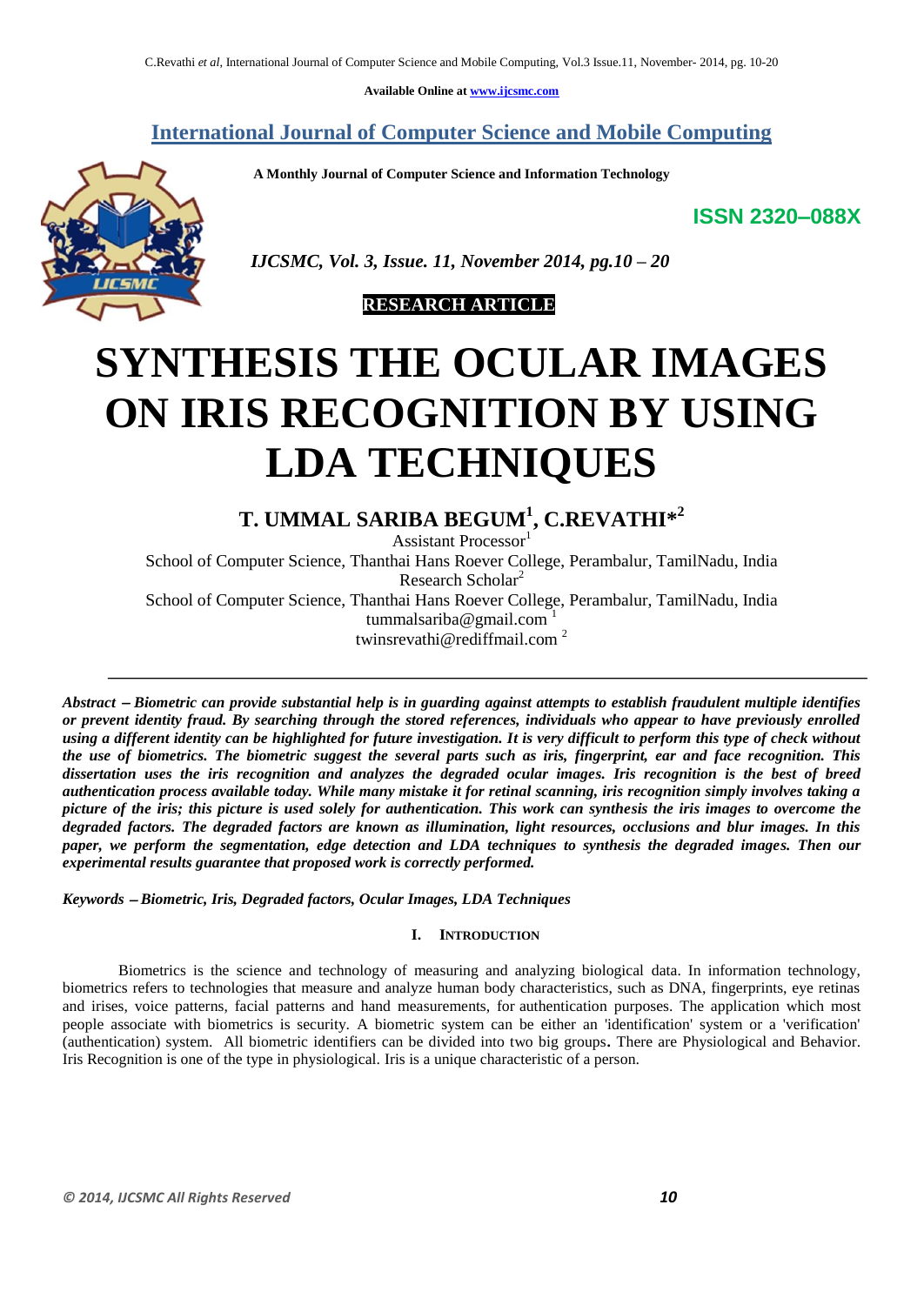The primary visible characteristic of iris is the trabecular meshwork that makes possible to divide the iris in a radial fashion. It is formed in the eighth month of gestation [5]. Iris is stable and does not change during the whole life. Iris recognition is an automated method of [biometric](http://en.wikipedia.org/wiki/Biometrics) identification that uses mathematical, pattern-recognition techniques on video images of the [irises](http://en.wikipedia.org/wiki/Iris_(anatomy)) of an individual's [eyes,](http://en.wikipedia.org/wiki/Human_eye) whose complex random patterns are unique and can be seen from some distance. Not to be confused with other, less prevalent, ocular-based technologies, [retina scanning](http://en.wikipedia.org/wiki/Retina_scan) and [eye printing,](http://en.wikipedia.org/wiki/Eye_vein_verification) iris recognition uses camera technology with subtle [infrared](http://en.wikipedia.org/wiki/Infrared) illumination to acquire images of the detail-rich, intricate structures of the iris externally visible at the front of the eye.

# *A. Problem Definition*

A large number of new iris encoding and processing algorithms. Most of developed systems and algorithms are claimed to have exclusively high performance. However, since there are no publicly available large scale and even medium size databases, neither of the algorithms has undergone extensive testing. The largest dataset of frontal view infrared iris images presently available for several data bases with the lack of data, two major solutions to the problem of algorithm testing are possible: (i) physically collect a large number of iris images or (ii) synthetically generating a large scale database of iris images. Then existing work use the model based/anatomy based method to synthesize iris images and evaluate the performance of synthetic irises by using a traditional Gabor filter based system. The issue of security and privacy is another argument in favor of generation of synthetic data. In existing system, there are various iris recognition algorithms to construct the iris databases. But due to the real conditions, this work can't maintain the large iris databases. An iris image synthesis method based on Principal Component analysis (PCA) and constructs the images with coefficients. Then controlling the coefficients with specified classes

## *B. Proposed System*

With an increase emphasis on security, personal identification has become more and more important. Traditional ways for personal identification depend on external things such as keys, passwords, smart card, etc. But such things may be lost or forgotten. One possible way to solve these problems is through biometrics, for every person has unique physiological or behavioral features which have been used for automatic identification of the individuals. In recent years, iris recognition has become the major recognition technology since it is the most reliable form of biometrics. Iris patterns are unique and stable, even over long period of time. Unfortunately iris recognition has some disadvantages that must be considered. To over this problem iris recognition and pupil recognition is used. Pupil is a circular hole inside the iris and the radius of the pupil unique for each person. One difficulty in processing pupil images for biometric is that the pupil changes in size due to involuntary dilation. The size of the pupil is changed according to two muscles called sphincter and dilator muscle. Then using LDA features and overcome the various degraded features which are an especially difficult factor in terms of recognition effectiveness, because lenses might introduce nonlinear deformations in the appearance of the iris texture.

# **II. LITERATURE SURVEY**

# *A. Image Understanding for Iris Biometrics: Survey*

Biometrics can be used in at least two different types of applications. In a verification scenario, a person claims a particular identity and the biometric system are used to verify or reject the claim. Verification is done by matching a biometric sample acquired at the time of the claim against the sample previously enrolled for the claimed identity. If the two samples match well enough, the identity claim is verified, and if the two samples do not match well enough, the claim is rejected. Thus there are four possible outcomes [2]. A true accept occurs when the system accepts, or verifies, an identity claim, and the claim is true. A false accepts occurs when the system accepts an identity claim, but the claim is not true. A true reject occurs when the system rejects an identity claim and the claim is false. A false reject occurs when the system rejects an identity claim, but the claim is true. The two types of errors that can be made are a false accepts and a false reject. Biometric performance in a verification scenario is often summarized in a receiver operating characteristic (ROC) curve.

#### *1) Drawbacks:*

- 1.Iris biometrics might be complicated by medical condition or disability.
- 2. Difficult to provide not acceptable measurements in recognition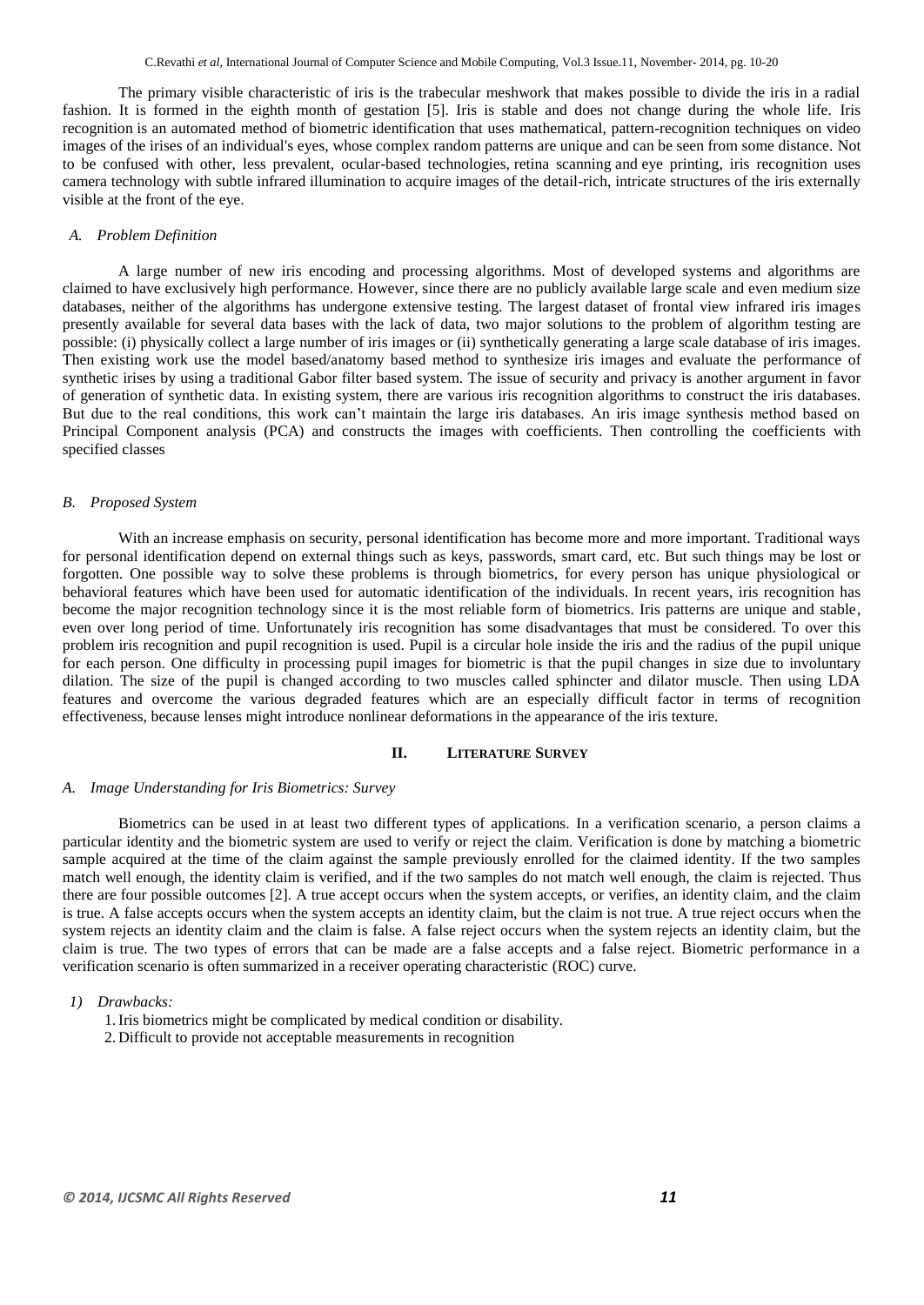C.Revathi *et al*, International Journal of Computer Science and Mobile Computing, Vol.3 Issue.11, November- 2014, pg. 10-20

# *B. An Iris Image Synthesis Method Based on PCA and Super-resolution*

To evaluate the performance of the existing iris recognition algorithms and provide more knowledge of essential information of iris characteristics, it needs larger iris databases. However, it is difficult to capture so many iris images from the volunteers because the iris images have close relation with personal privacy. Driven by the applications of synthesis method in fingerprint recognition, this paper focuses on the construction of iris databases with synthesis method [6]. The main idea of the algorithm is that the iris images can be classified and constructed with the coefficients on the given bases and the iris image classification can be done through selecting the high dimensional spheres those coefficients belong to. As much as that know, there are no papers about iris image synthesis. In the iris synthesis method, iris images belong to the same class are constructed through letting the coefficients lie in the same sphere centered at a sample iris image in a high dimensional space. To construct different classes, this search in a limited high-dimensional space. Super-resolution method can be used to enhance the synthesized iris images. Theoretical analysis and extensive experimental results show that the algorithm has good clustering.

## *1) Drawbacks:*

- 1.Eyelid occlusion can't be measured in this system
- 2. Synthesis methods can't be implemented.

# *C. The importance of being random: statistical principles of iris recognition*

Robust representations for pattern recognition must be invariant under transformations in the size, position, and orientation of the patterns. For the case of iris recognition, this means that it must create a representation that is invariant to the optical size of the iris in the image (which depends upon both the distance to the eye, and the camera optical magnification factor); the size of the pupil within the iris (which introduces a non-aDne pattern deformation); the location of the iris within the image; and the iris orientation, which depends upon head tilt, torsional eye rotation within its socket (cyclovergence), and camera angles, compounded with imaging through pan tilt eye finding mirrors that introduce additional image rotation factors as a function of eye position, camera position, and mirror angles. [4]. Fortunately, invariance to all of these factors can readily be achieved. It is informative to calculate the significance of any observed HD matching score, in terms of the likelihood that it could have arisen by chance from two different irises. These probabilities give a confidence level associated with any recognition decision.

## *1) Drawbacks:*

- 1. More difficult to localize accurately the iris sclera boundary.
- 2. Inefficient to acquire eye images at distances
- 3. Increased FP rates for authentication

# *D. How Iris Recognition Works*

Only phase information is used for recognizing irises because amplitude information is not very discriminating, and it depends upon extraneous factors such as imaging contrast, illumination, and camera gain. The phase bit settings which code the sequence of projection quadrants capture the information of wavelet zero-crossings, as is clear from the sign operator. [3]. The extraction of phase has the further advantage that phase angles are assigned regardless of how low the image contrast may be, as illustrated by the extremely out-of-focus image.<sup>[4]</sup> Its phase bit stream has statistical properties such as run lengths similar to those of the code for the properly focused eye image that phase bits are set also for a poorly focused image as shown here, even if based only on random CCD noise, is that different poorly focused irises never become confused with each other when their phase codes are compared. By contrast, images of different faces look increasingly alike when poorly resolved, and may be confused with each other by appearance-based face recognition algorithms.

### *1) Drawbacks:*

- 1. Insufficient for implement in large scale applications.
- 2. Provide worst matches for iris images

## *E. An Ocularist's Approach to Human Iris Synthesis*

This paper emphasizes ease of modeling, but creates models that are somewhat inefficient to render. The cones have a wide base, but are not very high, leading to an awkward shape to render efficiently with currently popular spatial subdivision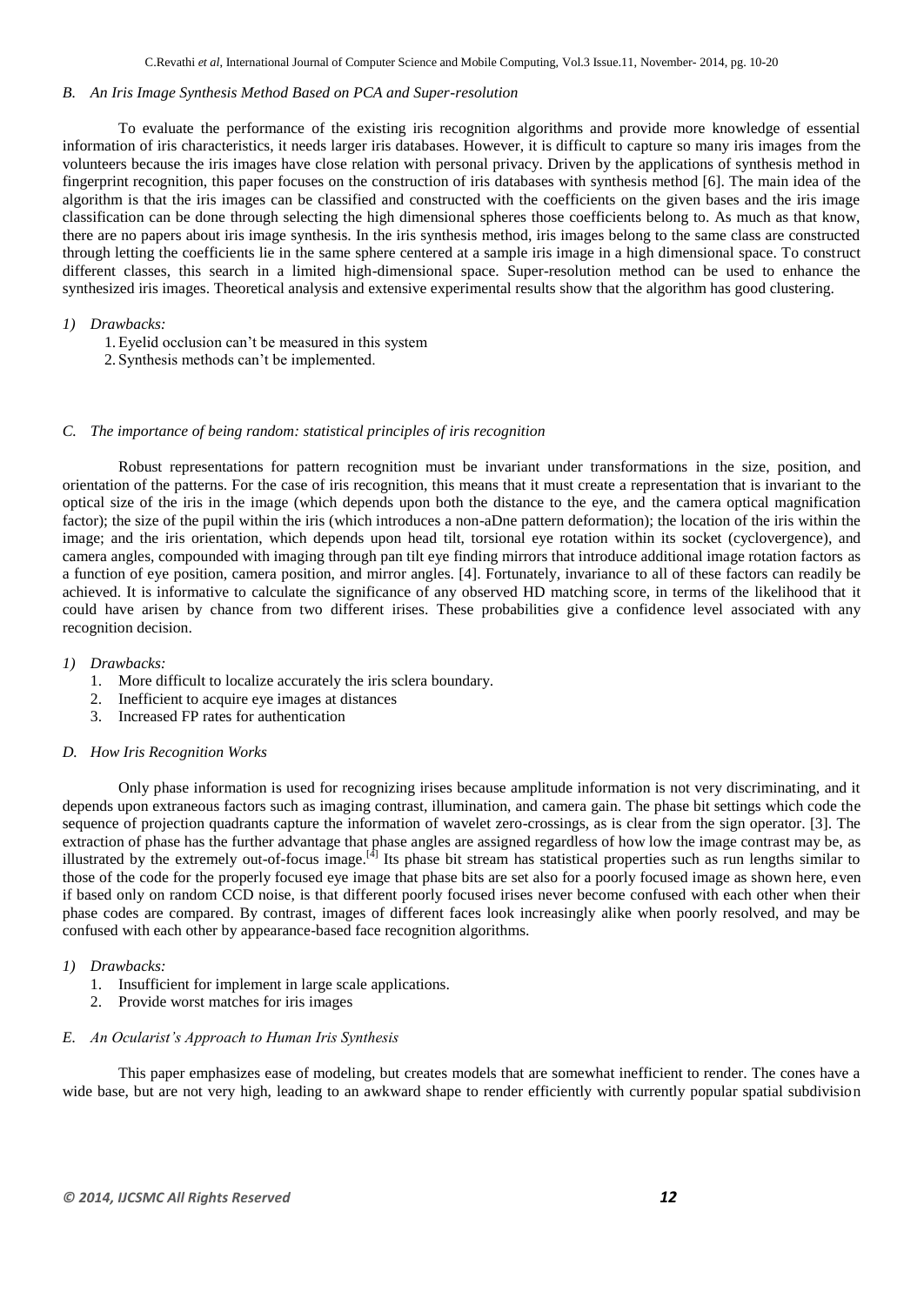methods. For example, for a grid the number of voxels along the *z*-axis could adapt to the number of cones.[1]. However, a small number of voxels and limit ourselves to modeling the sclera, iris and cornea, because other parts of the eye, such as the lens, the vitreous body and the retina, only contribute to the rendered results in very rare and specific cases. An example which it is currently not able to recreate is light scattering off the back of the retina. The aqueous humor is not modeled because its index of refraction is very similar to that of the cornea. Hence, its contribution to the rendered result is small. Ocularists also make this assumption when building an ocular prosthesis.

#### *1) Drawbacks***:**

1. This method mimics the ocularist's approach by adding one layer at a time to the model and rendering an intermediate result.

2. This allows the decremented creation of an iris using single layers taken from our standard library of textures, although additional layers could be easily painted in standard paint programs.

## **III. DEGRADING PROCESS**

## *A. Preprocessing*

It performs the gray scale conversion operation to identify black and white illumination and to analyze the noises. Then use the segmentation algorithm to group the iris features and calculate the pupil features to segment the pupil values. Canny edge detection algorithm is used. The Canny edge detector is an [edge detection](http://en.wikipedia.org/wiki/Edge_detection) operator that uses a multi-stage [algorithm](http://en.wikipedia.org/wiki/Algorithm) to detect a wide range of edges in images. Canny's aim was to discover the optimal edge detection algorithm. The figure 3.1 shows the steps of preprocessing function. In this situation, an "optimal" edge detector means:

- 1. Good detection the algorithm should mark as many real edges in the image as possible.
- 2. Good localization edges marked should be as close as possible to the edge in the real image.
- 3. Minimal response a given edge in the image should only be marked once, and where possible, image noise should not create false edges.



Fig.1 Preprocessing Method

# *B. Feature Extraction*

With an increase emphasis on security, personal identification has become more and more important. Traditional ways for personal identification depend on external things such as keys, passwords, smart card, etc. But such things may be lost or forgotten. One possible way to solve these problems is through biometrics, for every person has unique physiological or behavioral features which have been used for automatic identification of the individuals. In recent years, iris recognition has become the major recognition technology since it is the most reliable form of biometrics.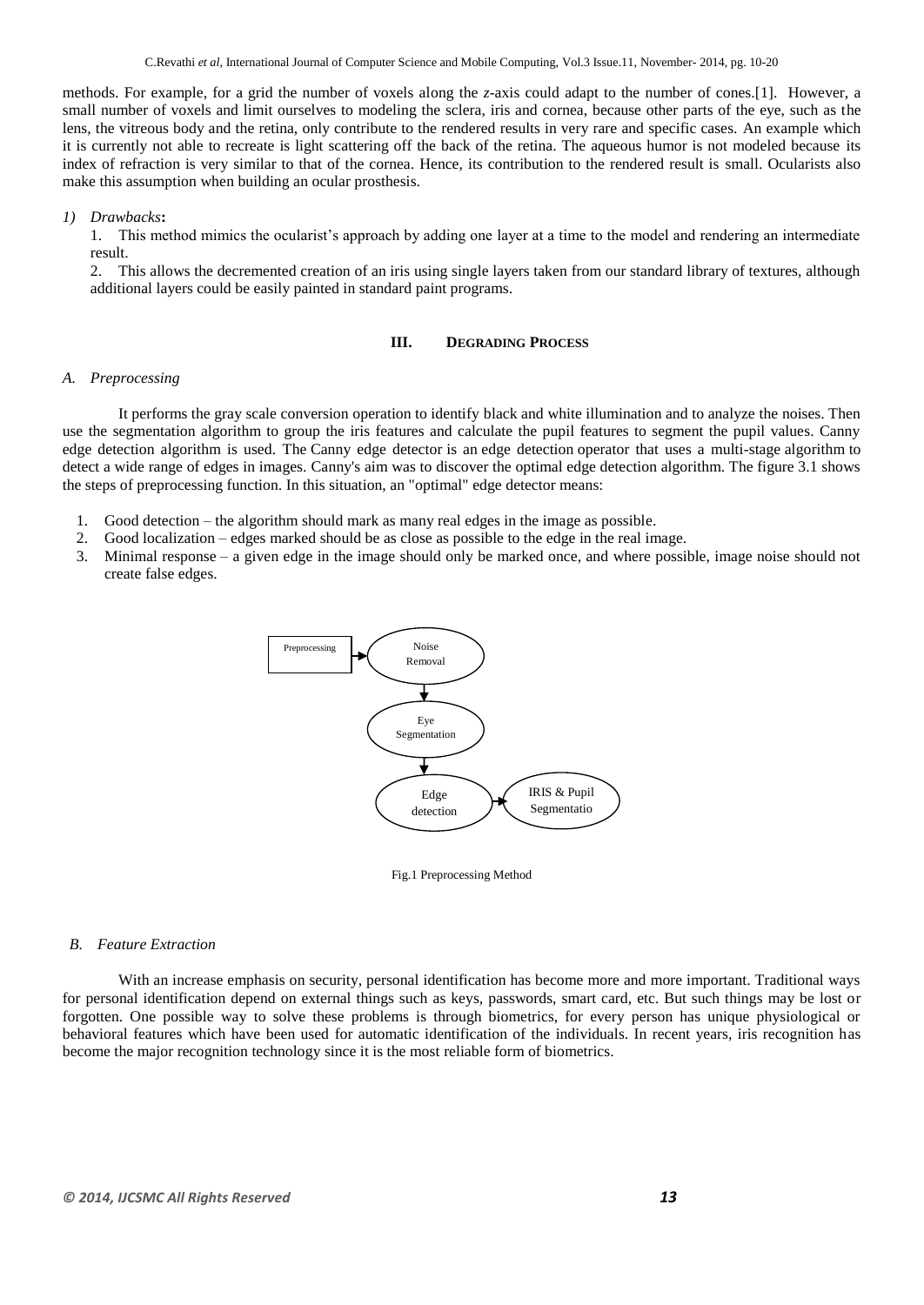To over this problem iris recognition and pupil recognition is used. Pupil is a circular hole inside the iris and the radius of the pupil unique for each person. One difficulty in processing pupil images for biometric is that the pupil changes in size due to involuntary dilation. The size of the pupil is changed according to two muscles called sphincter and dilator muscle. Then using LDA features and overcome the various degraded features which are an especially difficult factor in terms of recognition effectiveness, because lenses might introduce nonlinear deformations in the appearance of the iris texture.

In this module it uses the features to synthesized the layers and create the collarette. Then each fiber of the iris has a singular color distribution depending on its composition in terms of minerals and of muscle contractions. It can use the LDA techniques to get the features. That can overcome the degraded factors such as illumination, occluded conditions, and glasses and so on. The figure 2 describes the process of feature extraction.





#### *C. LDA analysis*

In this module, it extracts iris features by using LDA techniques. The biometrics has attained a very significant place in human verification and identification. It can use Linear discriminate analysis. Then this module consist of pupil localization, image refinement, iris localization a normalization procedures. Iris recognition is seen as a highly reliable biometric technology. The performance of iris recognition is severely impacted when encountering poor quality images. The selection of the features subset and the classification is an important issue for iris biometrics. Here, it explored the contribution of collarette region in identifying a person. The detailed process of LDA analysis is displayed in figure 3



Fig.3. LDA Analysis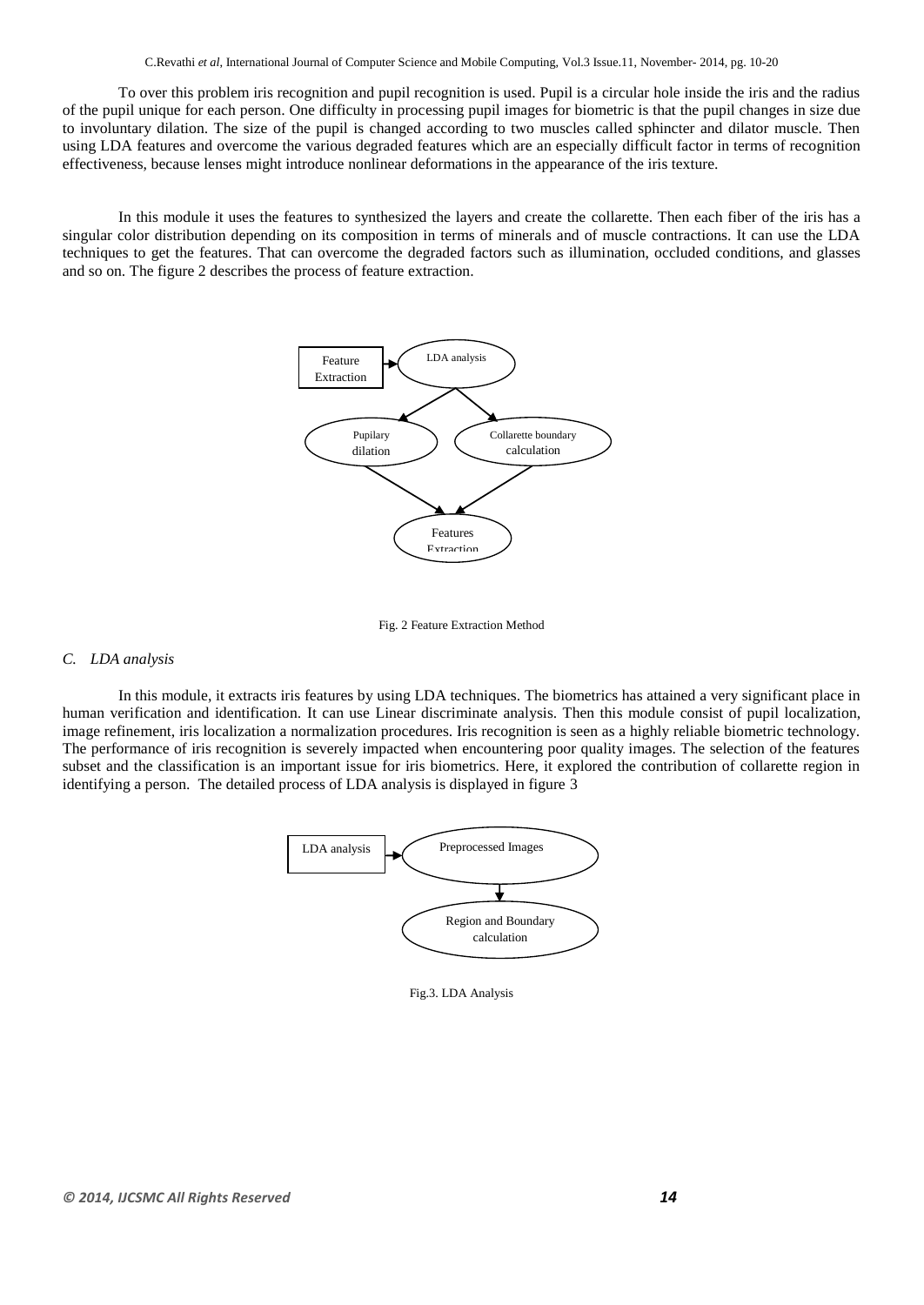# *D. LDA Algorithm*

Linear discriminate analysis (LDA) and the related Fisher's linear discriminant are methods used in [statistics,](http://en.wikipedia.org/wiki/Statistics) [pattern](http://en.wikipedia.org/wiki/Pattern_recognition)  [recognition](http://en.wikipedia.org/wiki/Pattern_recognition) and [machine learning](http://en.wikipedia.org/wiki/Machine_learning) to find a [linear combination](http://en.wikipedia.org/wiki/Linear_combination) of [features](http://en.wikipedia.org/wiki/Features_(pattern_recognition)) which characterizes or separates two or more classes of objects or events. The resulting combination may be used as a [linear classifier,](http://en.wikipedia.org/wiki/Linear_classifier) or, more commonly, for [dimensionality](http://en.wikipedia.org/wiki/Dimensionality_reduction)  [reduction](http://en.wikipedia.org/wiki/Dimensionality_reduction) before later [classification.](http://en.wikipedia.org/wiki/Statistical_classification)

LDA is closely related to [ANOVA](http://en.wikipedia.org/wiki/ANOVA) (analysis of variance) and [regression analysis,](http://en.wikipedia.org/wiki/Regression_analysis) which also attempt to express one [dependent variable](http://en.wikipedia.org/wiki/Dependent_variable) as a linear combination of other features or measurements. However, ANOVA uses categorical independent variables and a continuous dependent variable, whereas discriminant analysis has uses [categorical](http://en.wikipedia.org/wiki/Categorical_variable) [independent variables](http://en.wikipedia.org/wiki/Independent_variables) and a [continuous](http://en.wikipedia.org/wiki/Continuous_variable) [dependent variable,](http://en.wikipedia.org/wiki/Dependent_variable) whereas discriminant analysis has continuous [independent variables](http://en.wikipedia.org/wiki/Independent_variables) and a categorical dependent variable (*i.e.* the class label). [Logistic regression](http://en.wikipedia.org/wiki/Logistic_regression) and [probit](http://en.wikipedia.org/wiki/Probit_regression)  [regression](http://en.wikipedia.org/wiki/Probit_regression) are more similar to LDA, as they also explain a categorical variable by the values of continuous independent variables. These other methods are preferable in applications where it is not reasonable to assume that the independent variables are normally distributed, which is a fundamental assumption of the LDA method.

LDA is also closely related to [principal component analysis](http://en.wikipedia.org/wiki/Principal_component_analysis) (PCA) and [factor analysis](http://en.wikipedia.org/wiki/Factor_analysis) in that they both look for linear combinations of variables which best explain the data. LDA explicitly attempts to model the difference between the classes of data. PCA on the other hand does not take into account any difference in class, and factor analysis builds the feature combinations based on differences rather than similarities. Discriminant analysis is also different from factor analysis in that it is not an interdependence technique: a distinction between independent variables and dependent variables (also called criterion variables) must be made.

LDA works when the measurements made on independent variables for each observation are continuous quantities. When dealing with categorical independent variables, the equivalent technique is [discriminate correspondence analysis.](http://en.wikipedia.org/w/index.php?title=Discriminant_correspondence_analysis&action=edit&redlink=1)

# *E. Segmentation*

Segmentation is the important phase in the Iris Recognition process. It refers to the process of partitioning a digital image into multiple regions (sets of pixels). The goal of segmentation is to simplify and/or change the representation of an image into something that is more meaningful and easier to analyze. Image segmentation is typically used to locate objects and boundaries (lines, curves, etc.) in images. The result of image segmentation is a set of regions that collectively cover the entire image or a set of contours extracted from the image. Each of the pixels in a region are similar with respect to some characteristic or computed property such as color, intensity, or texture. Adjacent regions are significantly different with respect to the same characteristic.

#### *F. Normalization*

Normalization method for iris recognition, which is different from the conventional one in which the annular iris region is unwrapped to a rectangular block under polar coordinate. In this method, it investigate the effect of interpolation and decimation in conventional normalization method to recognition rate for the first time. this used the original texture to fill the pupil area, then a novel normalized image can be obtained with the geometric structure and directional information of original iris image well preserved, which enables us to choose simpler features than before. Subsequently, that extracted the multidirection and multi-scale information feature of normalized iris image by contourlet transform, and adopts SVM to classify the features. Experimental results validate the improvement of recognition rate.

## *G. Matching*

Iris recognition is a typical case of modality matching where the features of an acquired image are compared to the iris image template in the database to determine if the two irises belong to the same person. Matching algorithms are closely related to feature extraction algorithms; common matching methods include Hamming distance and Euclidean distance. The matching process of an iris recognition system can be divided into two modes. The first is one-to-many identification where the iris features of a user are compared with all feature templates stored in the database, so as to find a matching template and thus identify the user. The second is one-to-one verification by matching the feature to be recognized with the identity template declared by the user, judging according to the matching result if they belong to a same modality, and finishing one-to-one matching. With respect to identification, verification has a much smaller range and much higher speed.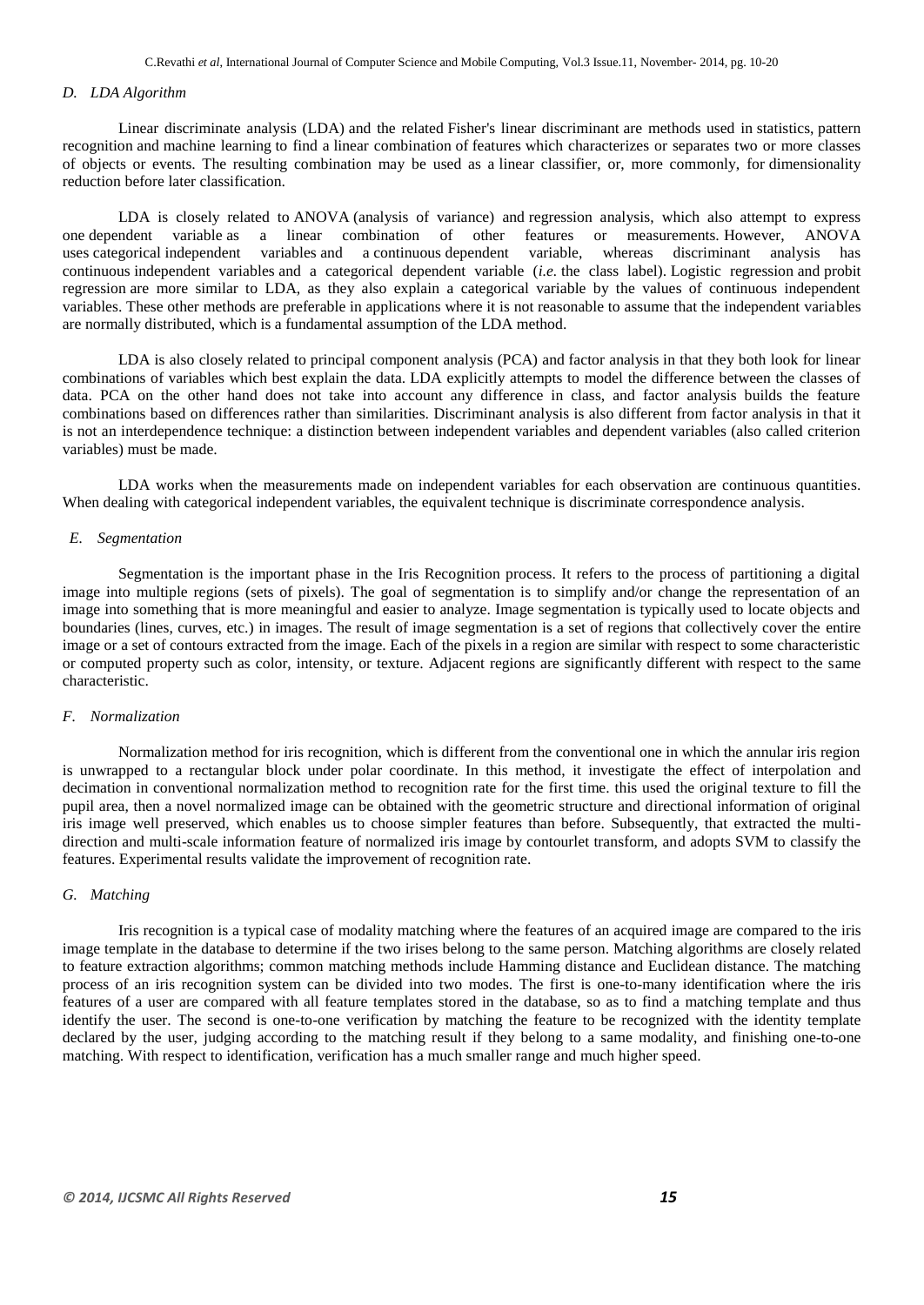## **IV. EXPERIMENTAL RESULT AND ANALYSIS**

System implementation is the practice of creating or modifying a system to create a new business process or replace an existing business process. System implementation is the practice of creating or modifying a system to create a new business process or replace an existing business process. Iris recognition is an automated method of biometric identification that uses mathematical pattern-recognition techniques on video images of the irises of an individual's eyes, whose complex random patterns are unique and can be seen from some distance.

In this paper, iris recognition implemented in c#.net .The iris pattern of each person is different and it remains unchanged in life time. So it is used for much Security system. First stores the segment of the eye and the details of the user store in the database. Then the user ID is created for the user. After the user login the user eye segment the segment is detected by the cam and then it match to the database user details if the eye segment is correct the user enter into the user account otherwise it allowed to enter into the login details it show the mismatch message.

# *A. Main Page*

The First Main page is shows the in the figure 4. It has 3 buttons which is used to get the new user (Train Eye), Verification process and Exit Process (Quit).

| all main |                      | X<br>▣<br>▭ |
|----------|----------------------|-------------|
|          | <b>Iris Security</b> |             |
|          | Train Eye            |             |
|          | verification         |             |
|          | Quit                 |             |
|          |                      |             |

Fig.4 Main Page

## *B. Train Eye*

The First Process of this dissertation is creates a new user. It gets a new eye by cam. The process shows in the figure 5. The figure 6 shows to store the new capture eye into dataset with specified username. The detected eye, right & left eye shows separately.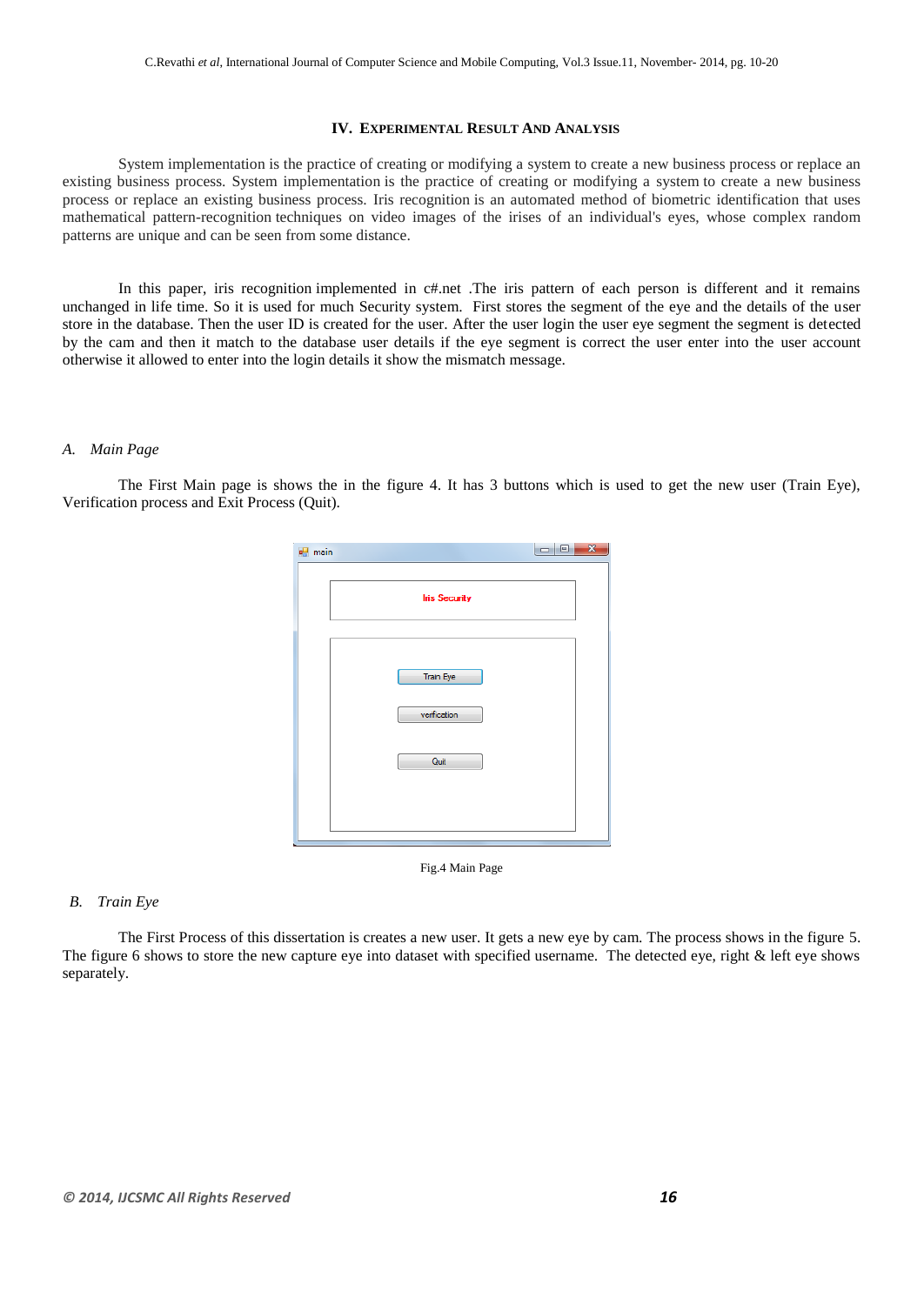

Fig.5 Train Eye

| <b>Iris Security</b> |                     |  |
|----------------------|---------------------|--|
| <b>Right Eye</b>     | <b>Detected Eye</b> |  |
|                      |                     |  |
| train To Dataset     | Home                |  |
|                      |                     |  |
|                      |                     |  |
|                      |                     |  |

Fig.6 Train Eye to store Dataset

# *C. Upload image*

In this module, it can upload the eye images that can extract the iris from those images. The figure 7.1 &7.2 shows the process of upload eye for process.

|                          | <b>Ins Security</b>                      |                                |                                      |      |                |           |
|--------------------------|------------------------------------------|--------------------------------|--------------------------------------|------|----------------|-----------|
|                          | <b>D</b> Open                            |                                |                                      |      |                | $-8 -$    |
|                          |                                          |                                | « Iris (cam) + bin + Debug + DataSet | $-4$ | Search DataSet | p         |
| Bouse                    | New folder<br>Organize -                 |                                |                                      |      | 8 → 日          | $\bullet$ |
| Gray and Filter          | <b>Sir</b> Favorites<br>Desktop          | E th<br>E Hd                   | $E$ rest<br>$k$ rest                 |      |                |           |
| PreProcess and Spliting  | <b>Recent Places</b><br><b>Downloads</b> | E HN<br>E Hy                   | $k$ resn<br>$E$ revf                 |      |                |           |
| Segmentation             | Libraries                                | 四川<br>四床                       | in revi<br><b>Circur</b>             |      |                |           |
| Normalizing With Dataset | ŧ<br>Computer                            | E ik<br>다                      | E sasif<br>$\equiv$ sasil            |      |                |           |
| <b>Check</b>             | S3A3913D002 (C:<br>Cia New Volume (E:)   | 図<br>manof                     | sasir<br>Vikramf                     |      |                |           |
| Home                     | New Volume (F:)<br>CD Drive (G) airt     | $\equiv$ manol<br>$\sum$ manor | Vikraml<br>$\equiv$ vikramr          |      |                |           |
| Quit                     | <b>Qu</b> Network                        | $\equiv$ mm<br>$\equiv$ mmk    |                                      |      |                |           |

Fig. 7.1 Upload Image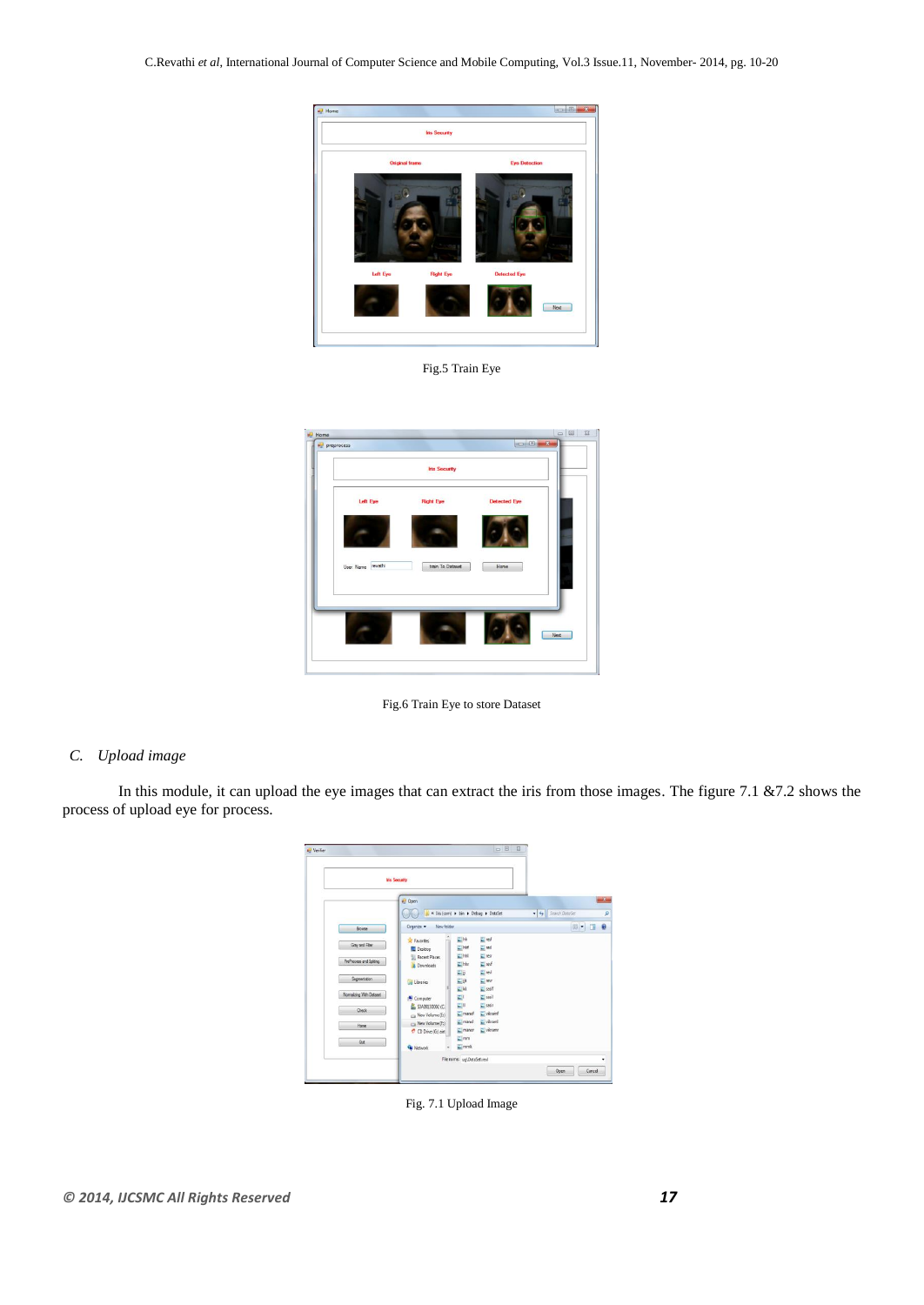

Fig 7.2 Upload Image

*D. Gray*

In this module, it performs the gray scale conversion operation to identify black and white illumination and to analyze the noises. Figure 8 describes the gray scale image of the given image. Filtering module process of filtering the eye. The figure 9 shows it.



Fig.8 Gray



Fig.9 Filtering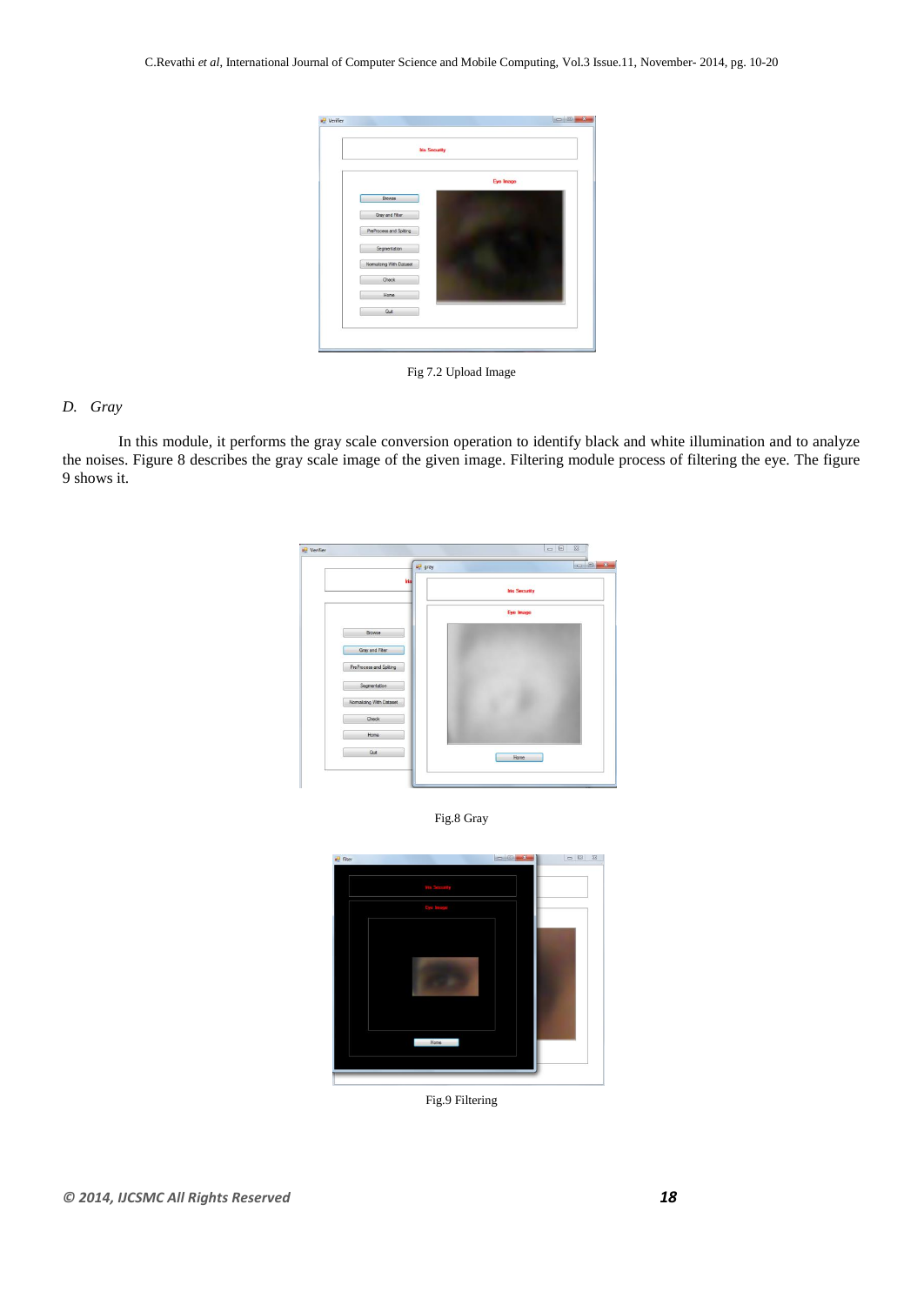# *E. Segmentation*

In this module, the process of partitioning a digital image into multiple regions (sets of pixels). The segmentation is to simplify and/or change the representation of an image into something that is more meaningful and easier to analyze. The figure 10 describes it.



#### Fig.10 Segmentation

# *F. Normalization*

In this module, it investigates the effect of interpolation and decimation in conventional normalization method to recognition rate for the first time. The figure 11 given below shows it.



Fig.11 Normalization

# *G. Matching*

In this module is used to finding the user is authorized person or not. The eye detection eye is match into data in the dataset. If it is matched, the message is displayed "You are Authorized Person". Otherwise it terminates the process and load a home page. The figure 12 shows it.



Fig. 12 Matching